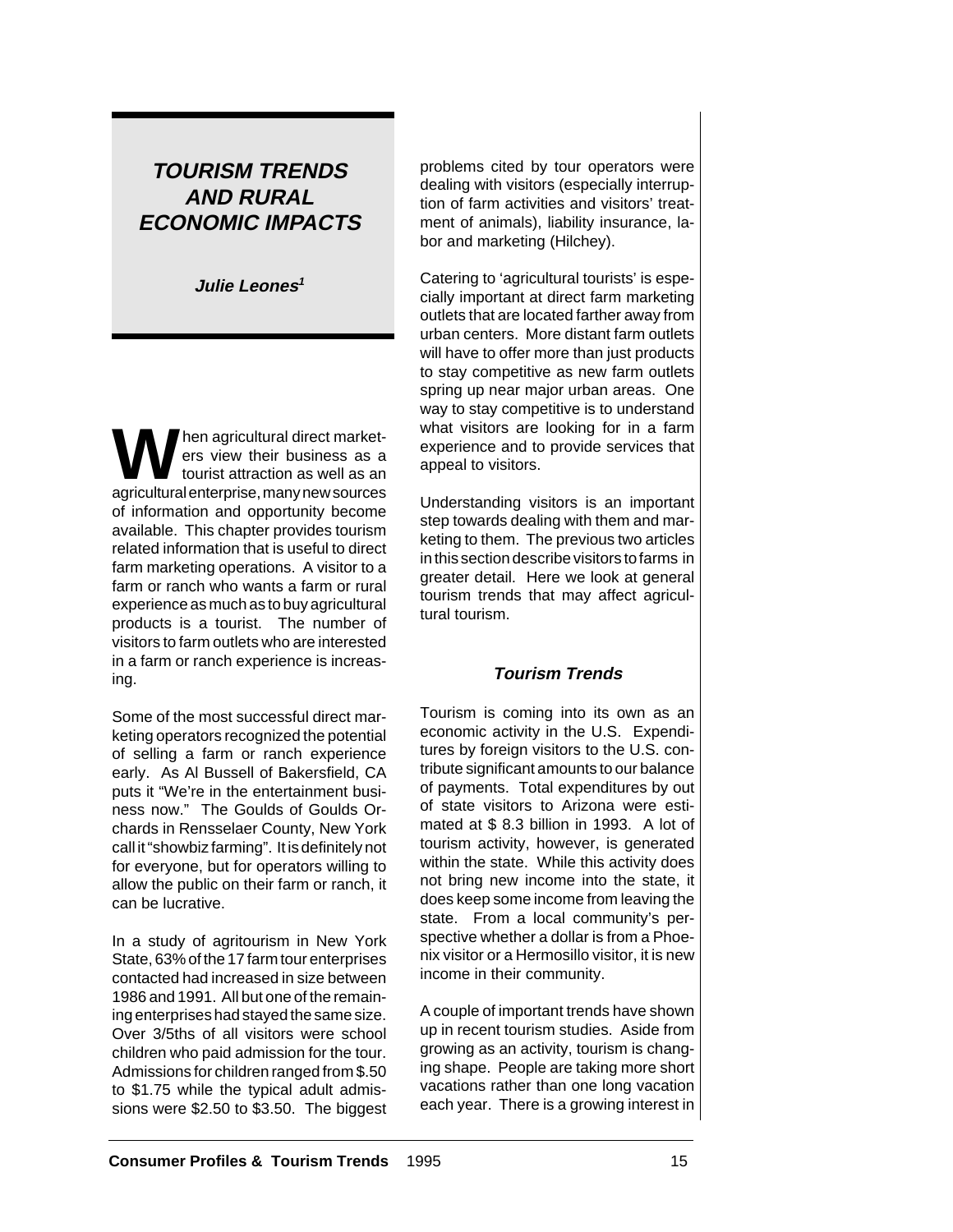vacations that involve doing or experiencing. Hence, the growth in the "new" tourisms: ecological, cultural, heritage and agricultural tourism. Finally, there is a steady increase in outdoor recreation by tourists (Hilchey).

These trends are due to demographic, economic and cultural changes. These changes include the aging of the U.S. population, the shrinking size of households and the increasing urbanization of the U.S. population. Other trends affecting tourism are the increase in the number of two earner households and the increasing interest of the U.S. populace in the environment.

## **Economic Impacts of Tourism**

Tourism is an activity that involves a large array of retail and service businesses. The sectors most affected by tourism are hotels and other lodging facilities, eating and drinking establishments, and amusement and recreation facilities such as theme parks and ski resorts. One of the largest expenses in these industries is salaries and wages for employees. Often these employees are from the local area. However, for some businesses that are highly seasonal, employees may come from outside.

Some communities worry about relying too heavily on tourism. Some of the negative aspects of tourism may include the highly seasonal nature of employment, the low average wage level in tourism related industries, the congestion and increases in prices of products and real estate that tourists can cause. However, well managed tourism can complement other economic activities in a community. One positive aspect of tourism is its ability to bring new money into the community. Multipliers in industries that serve tourists are relatively high because wages and salaries are such a large part of the industries' total expenses. The impacts of tourism can be increased by selling local products and by helping local people retain ownership of businesses that serve

tourists. Agricultural tourism is particularly high in impacts because the labor used, business ownership and the products sold are usually local.

There are two basic ways for a community or a business to increase revenues from tourism. Either increase the number of visitors or increase the amount that each visitor spends. This is why local chambers of commerce have devoted so much of their resources to attracting more visitors to the area. In an area that may have limited visitor accommodations, attracting day visitors may be the most effective strategy to pursue. However, in communities that do have hotels and other lodging, convincing visitors to stay overnight is the most effective way to increase visitor expenditures. Not only do such visitors spend additional money on lodging, they eat more meals in the community and have more time to shop in local stores. In most surveys of visitors, shopping is one of the most popular vacation activities.

An effective way for individual businesses to increase their sales to visitors is to offer a range of products and services that will keep the visitor at their outlets longer. Many grocery stores are arranged to slow shoppers down because typically the longer a person is in a store, the more they are likely to spend.

In the study of agricultural tourism in Cochise County, 81,450 non-local visitors spent close to one million dollars and generated \$1.9 million in sales impacts in the county. While the average expenditure per visitor party was \$58, overnight visitors spent \$130 per visitor party (these figures translate into \$12 and \$47 respectively per visitor). Overnight visitors spent nearly four times as much as day trip visitors.

To convince a visitor to make an extended trip to an area, there have to be enough activities or places to visit. In rural communities there may not be enough to do in a single community to keep a visitor in the area for more than a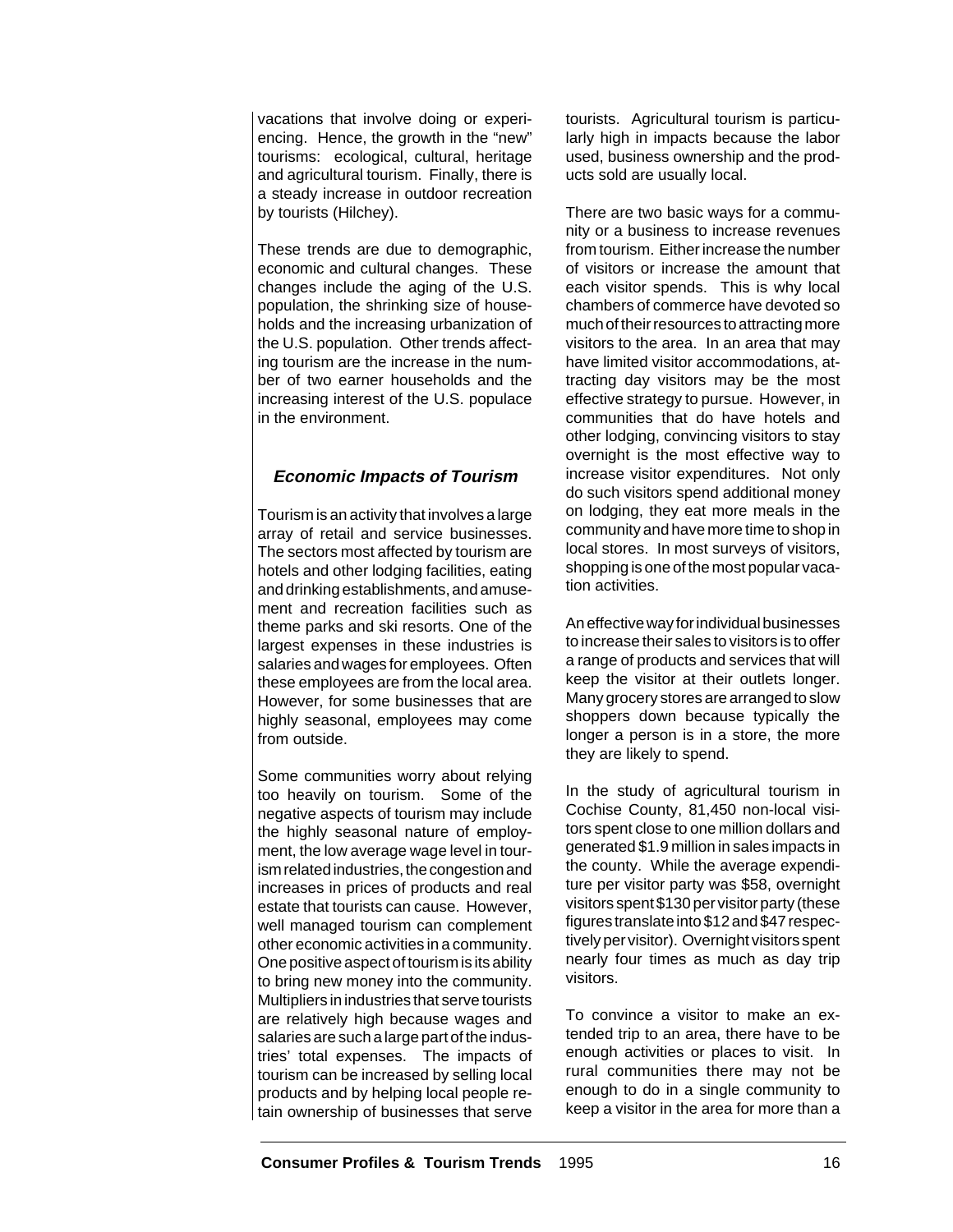few hours. If a group of communities work together and promote their whole region, they may be much more successful in both attracting visitors and convincing them to stay more than just for a day. This is why although attracting tourists is a competitive affair, businesses that cooperate with each other in order to attract visitors are more likely to succeed than those businesses that decide to 'go it alone'.

Other sections of this manual provide more information about who visitors are and what they want, and on effective means of advertising and promoting 'agricultural tourism'.

### **References**

Hilchey, Duncan. Agritourism in New York State. Opportunities and Challenges in Farm-Based Recreation and Hospitality. Farming Alternatives Program. Department of Rural Sociology, Cornell University, Ithaca, NY, June, 1993.

Leones, Julie, Douglas Dunn, Marshall Worden and Robert E. Call. Agricultural Tourism in Cochise County, Arizona. Characteristics and Economic Impacts. Arizona Cooperative Extension, The University of Arizona, Tucson, AZ, June, 1994.

## **Sources of Information on Tourism**

Your local Chamber of Commerce

Arizona Office of Tourism 1100 West Washington Phoenix, AZ 85007 (602) 542-3126 Fax: (602) 542-4068

Arizona Hospitality Research and Resource Center School of Hotel and Restaurant Management Northern Arizona University P.O. Box 6024 Flagstaff, AZ 86011-6024

Travel Industry Association of America & United States Travel Data Center 2 Lafayette Centre 1133 21st Street N.W. Washington, D.C. 20036 (202) 293-1433

Travel and Tourism Research Association P.O. Box 58066 Salt Lake City, Utah 84158 (801) 581-3351

United States Travel and Tourism Administration Department of Commerce H1862 Washington, DC 20230 (202) 377-2404

Julie Leones<sup>1</sup> Extension Economist Department of Ag & Resource Economics Cooperative Extension The University of Arizona Tucson, AZ 85721